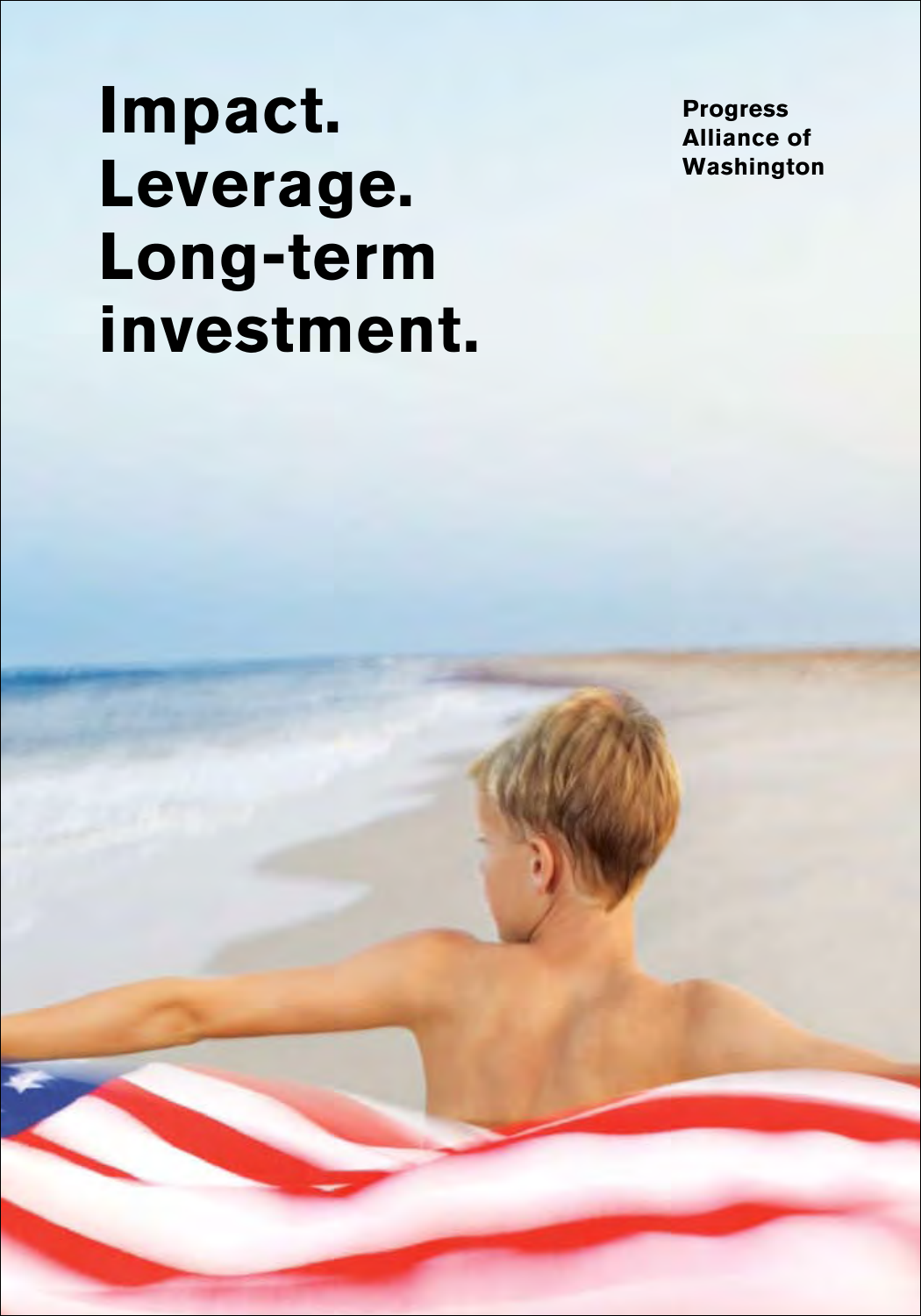**"Too often we try to pull on the wrong political levers, those requiring huge effort and having small and temporary impact. Progress Alliance is all about finding the larger levers that are surprisingly easy to move and have lasting, significant impact."**

Voter<br>Pintact

**Jabe Blumenthal, Progress Alliance Co-Founder**

# **A better way to invest in progress.**

**More interested in progress than politics, Progress Alliance founders came together in 2005 to make leveraged, high return philanthropic investments in lasting political change that reach beyond any single election cycle or issue campaign.** 

> Conservatives have spent decades methodically building their political "infrastructure" by investing in public policy think tanks, candidate training, message coordination, and base building. As a result they have seen significant electoral, ideological, and policy gains.

### **OUR GOAL:**

**Build a permanent and powerful progressive movement in Washington State supported by a network of committed donors.**

In order to build a robust progressive movement, we researched critical missing capacities on our side, including those where we must match conservatives. We quickly saw that in the areas of sophisticated voter databases, online activism, as well as engaging youth and immigrant constituencies, we have a potential competitive advantage. Guided by the experience and dedication of our staff and members, we are now filling those gaps and creating the infrastructure necessary for long term progressive success.

In just our first few years we helped create more than ten new programs and organizations, raised and invested over \$4 million, and tripled our membership. Together our donor families give substantial grants to a dozen or more leveraged projects and start-up organizations each year.

While we invest in Washington State, we are just as interested in national progress. As one of the first, largest, and most innovative state political donor alliances in the country, the Progress Alliance is now a leader in a network of nearly 20 other state alliances. Several Progress Alliance members are active and influential members of our national partner, the Democracy Alliance.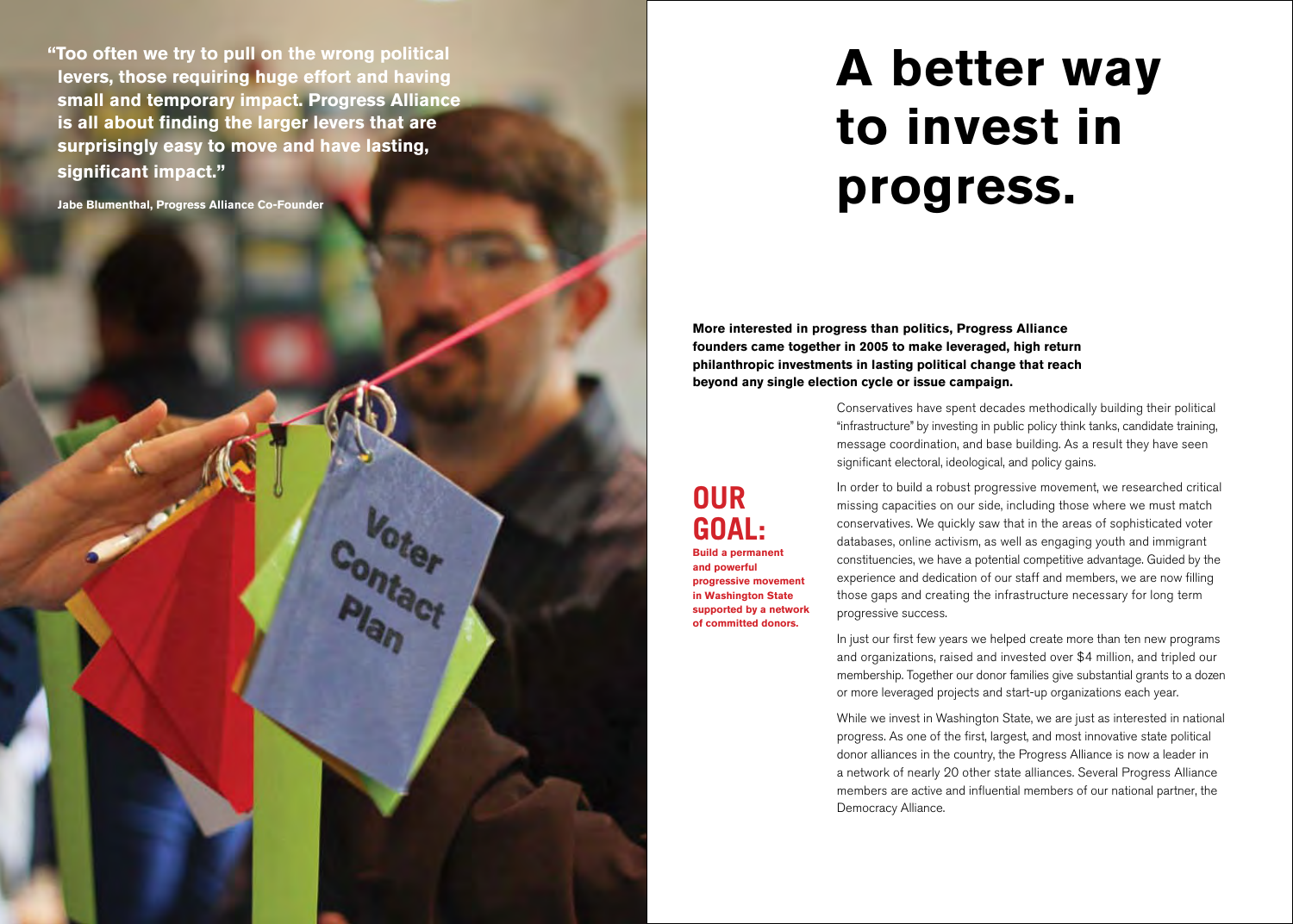**"The Washington Bus is a perfect introduction into politics. They change political outcomes every year. Knowing that we are growing so many engaged and capable leaders gives me hope."** 

**Rep. Andy Billig (D-Spokane)**

### **CASE STUDY**

## **The Washington Bus**

**No. 1**

**Today's youth are the most progressive and diverse voting age group, and they represent a powerful base of volunteers. That's why one of the first investments the Progress Alliance made in 2007 was to incubate the Washington Bus.**

> Before the Washington Bus, most political organizing on college campuses was done by Young Republicans. Progressive campaigns adhered to the outdated political thinking that young people don't vote. Meanwhile, the narrow missions and limited resources of single issue organizations made it impossible for them to focus on youth.

**1,000 volunteers knocked on 38,000 doors and tipped the balance**

"The Bus" is serious about filling this gap. Run by, and for, young people, the Bus is authentic, meeting youth on their turf with arts, culture, and fun. They recruit thousands of new voters and hundreds of young activists each year, and train dozens of leaders who go on to launch political careers.

In just the few years since its founding, the Bus has gained a reputation for inspiring, well-executed events, and massive volunteer turnout. A national model, the Washington Bus is now a strong statewide force in politics and youth culture. This is what success looks like:

- $\blacktriangleright$  In its first five years, the Bus organized 18 voter contact trips around the state. In all, 1,000 young volunteers knocked on 38,000 doors, providing a critical tipping point for many candidates and ballot initiatives. For example, in 2010 the Bus mobilized for Joe Fitzgibbon, who, at age 23, was the youngest and most progressive candidate in a critical four-way legislative race. After the Bus knocked on 4,300 doors in his district. Fitzgibbon beat out his nearest opponent by just 500 votes. Marilyn Strickland, Tacoma's first African American mayor, gives them similar credit for her win.
- Conceived of in 2009, an event known as "Candidate Survivor" has ▲ turned into the largest and most unique City Council candidate forum in Seattle. Typically attracting an audience of more than 600 voters, Candidate Survivor brings talent, culture, and political acumen to the masses. In sold out events, city council candidates perform talents and speak on issues relevant to young people in Seattle in a competition for audience text votes.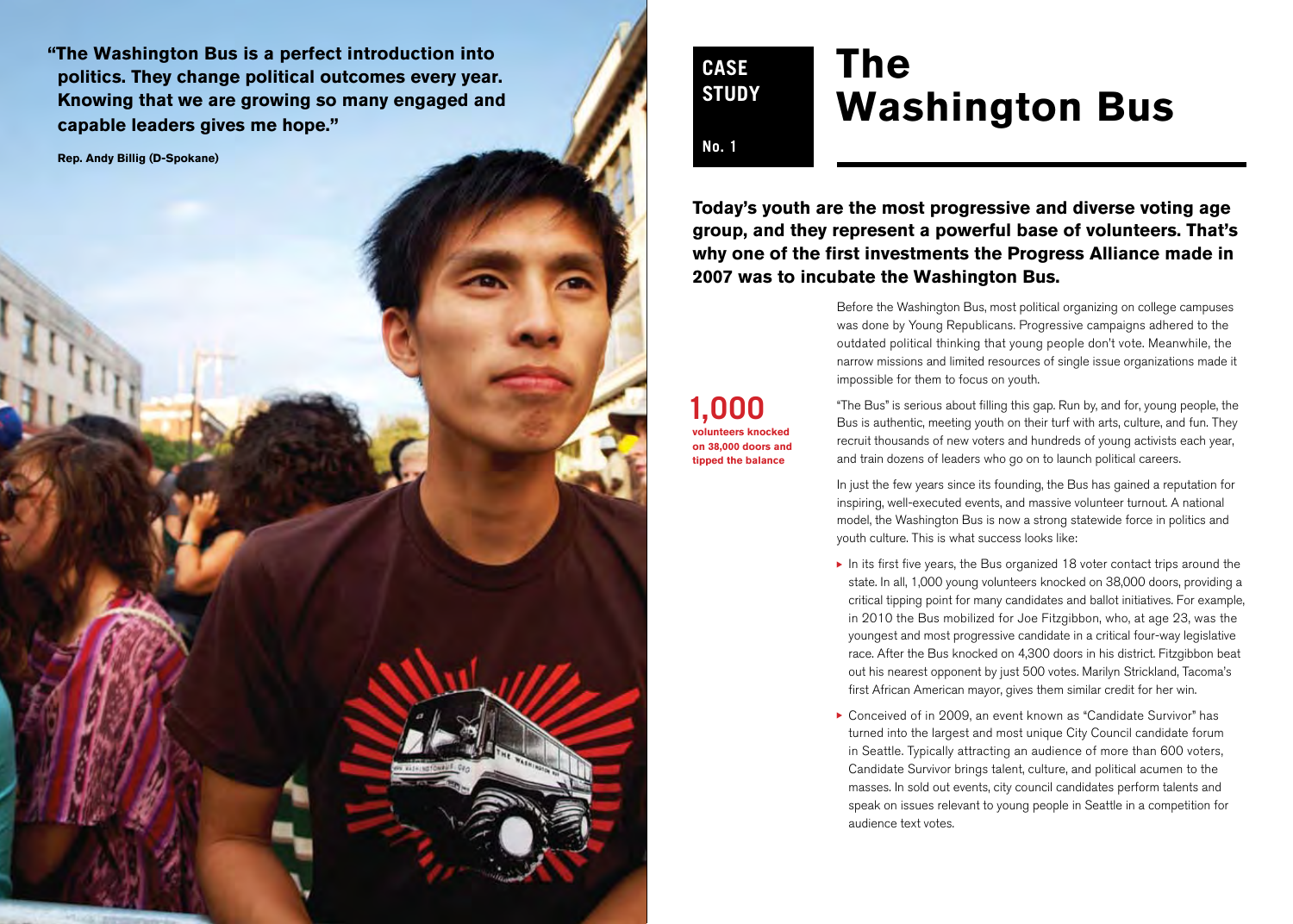**"The Progress Alliance is a smart way to invest. It's a lot like a venture fund, allowing me to have more impact with my political dollars."** 

**Bill Gates Sr., Progress Alliance Member** 

# **Bridging gaps, building collective capacity.**

#### **We are an active investor, not simply a granting organization.**

 $3 - 0$ 

While we do not invest in electoral campaigns or single-issue advocacy organizations, we build the connective infrastructure that makes these efforts more effective. We specifically invest in those elements where our shared resources can have maximum impact in the areas of greatest need. And our staff and members lend significant time and expertise to the cause.



 $11$ Trink Sa, 2010, 5:00-7:00pm<br>Networking on the Roofprom<br>Greater Spokane Progresp<br>Greater Spokane Progress mount.

 $\mu$ mu - 7

**Victa Arrogatists GERMANIAN**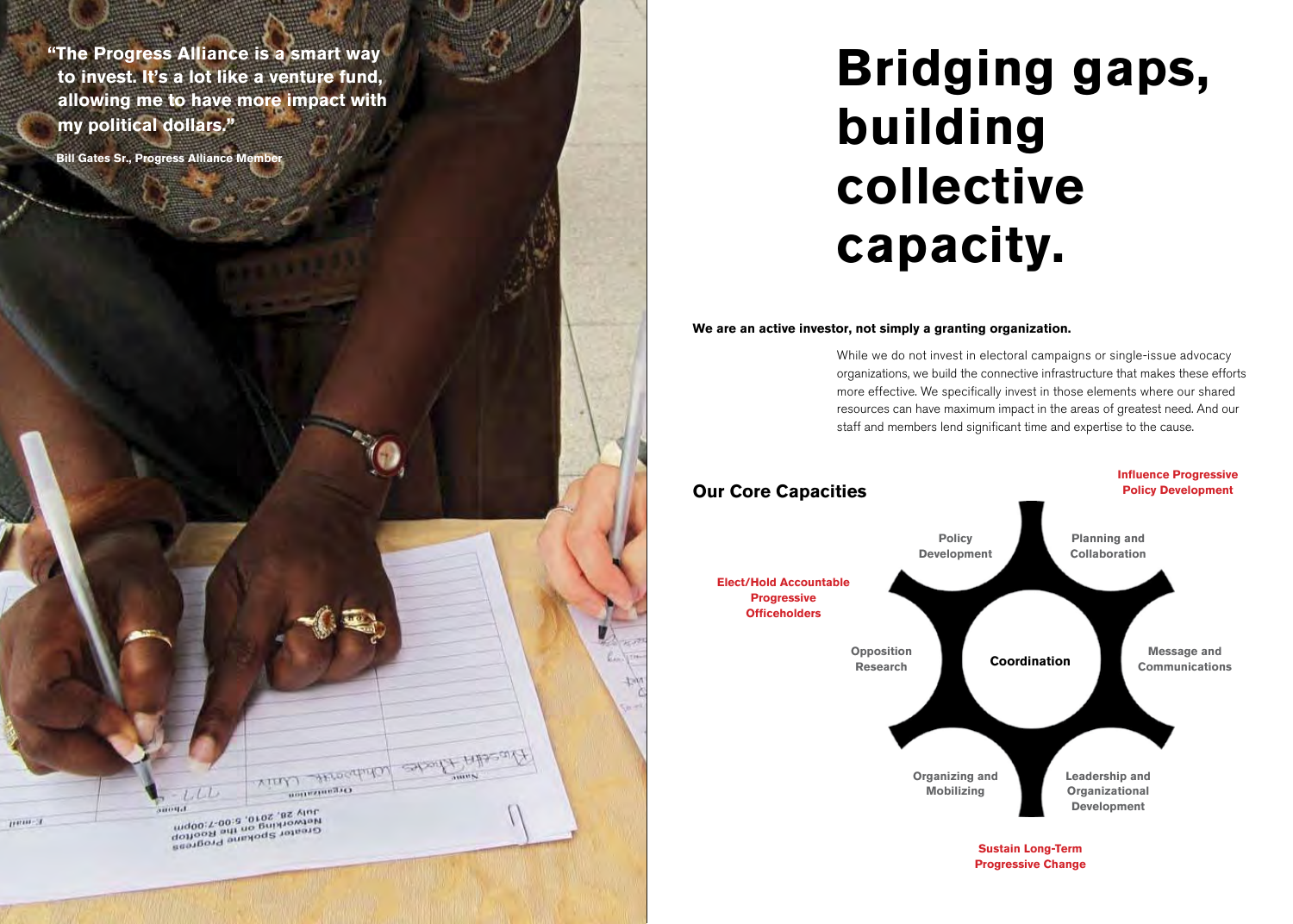**"Win/Win saved us a bunch of money and helped us talk to hundreds of thousands more voters. What else is there to say?"** 

**Karen Deal, Washington State Labor Council**

**CASE STUDY**

## **The Win/Win Network**

**No. 2**

**As recently as 2007, many of Washington's most successful progressive advocates had never even met each other. They worked too often in isolated silos, rarely partnering across issues or geographies.**

> The Progress Alliance created the Win/Win Network to bring these groups together and increase their collective power and capacity, enabling them to do things together that they could not accomplish on their own. Win/Win has grown to include over sixty nonprofit organizations and two affiliate networks in Yakima and Spokane.

**60+ nonprofits increased their collective power** The network sets common priorities, runs shared campaigns, and enforces best practices. Member organizations benefit from tremendous economies of scale, sharing the cost of powerful voter engagement tools like Catalist, an interactive online database that helps build, track, target, and mobilize a common base of support.

In the past four years, Win/Win has re-defined civic engagement in Washington, orchestrating a seamless year-round cycle of voter registration, civic education, legislative advocacy, and get-out-the-vote activity.

In just one regional example:

- ▶ Central Washington's growing young immigrant population holds great political opportunity, however individual groups cannot invest sustained resources there. Working together through Win/Win's "Central Washington Progress," a network of groups has created a series of impactful wins, and a new majority Latino legislative district.
- ► In 2009 Central Washington Progress organized the campaign to pass Yakima's first local school bond victory in 16 years, garnering 70 percent of the vote. CWP teamed up with the Washington Bus to engage more than 1,000 local students in the campaign. They were the spokespeople and the field engine, and they were irresistible.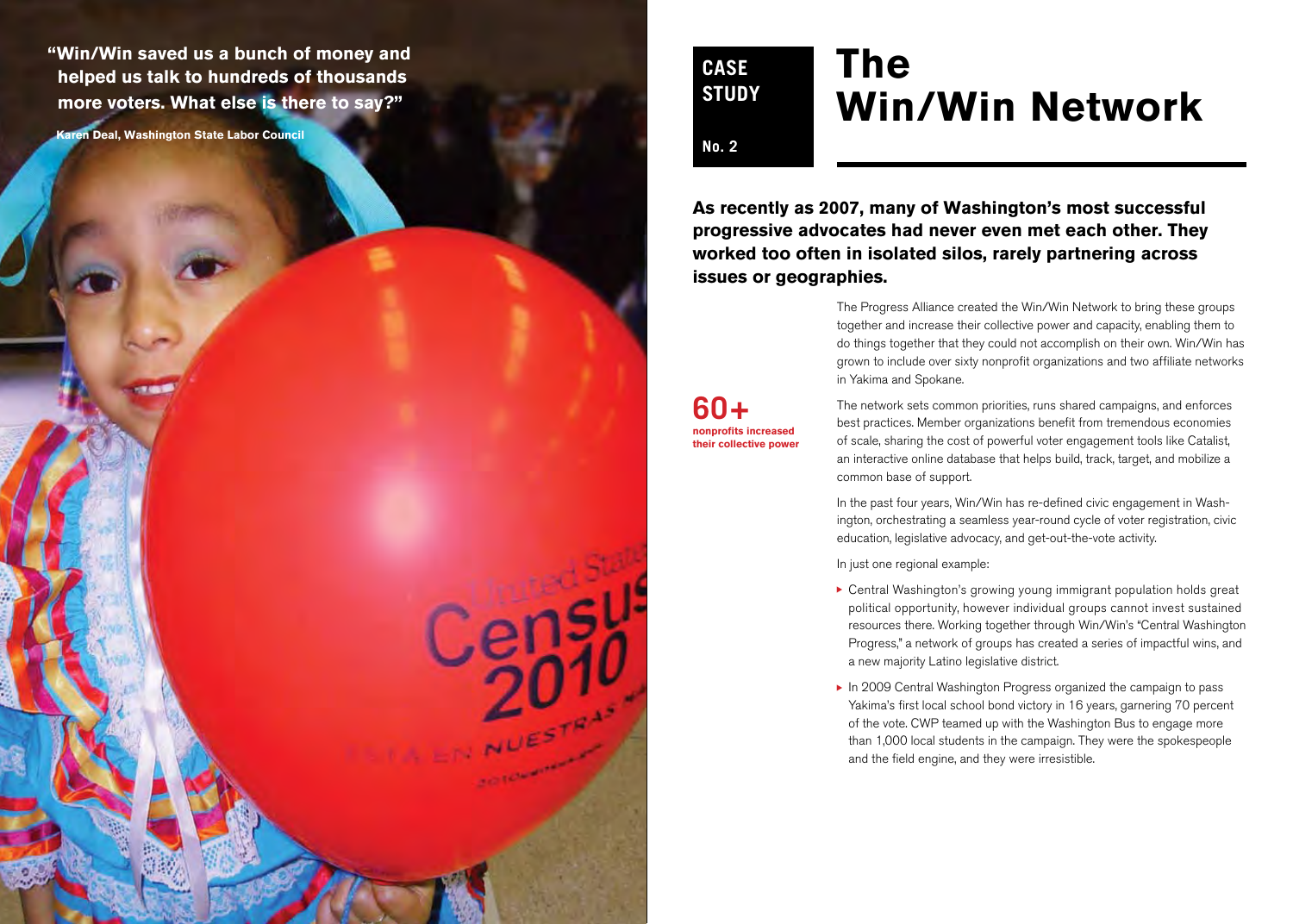**"It's not easy to create lasting change. Politics is a contact sport, and it's rarely glamorous. Fortunately, the Progress Alliance is focused on what matters most: building a strong base and arming those on the front lines with the tools they need to win"** 

**Martha Kongsgaard, Progress Alliance Member**

# **Powerful, progressive partnerships.**

**The Washington Bus, Win/Win Network and many of our other partners would not exist without support from the Progress Alliance. We provided the seed funding and outreach to the impacted communities, convened the launch teams, and recruited the executive directors for these organizations.** 

> Some of our investments are highly visible, easy to understand, and fill an obvious gap. Others operate behind the scenes and are more difficult to describe, but potentially even more transformative. A partial list of our investments includes:

- **American Narrative Project**
- ▶ Fuse
	- ▶ Progressive Majority
	- ▶ Sightline Institute
	- ▶ The Washington Bus
	- ▶ WA State Budget and Policy Center
	- ▶ Win / Win Network

**So what's next? You can help shape it.**

### **OUR** ▲ **BOARD:**

**Paul Abrams Brian Arbogast Jabe Blumenthal Brett Burris David Giuliani David Kaplan Ruth Lipscomb Elise Lufkin Bill Pope Valerie Tarico**